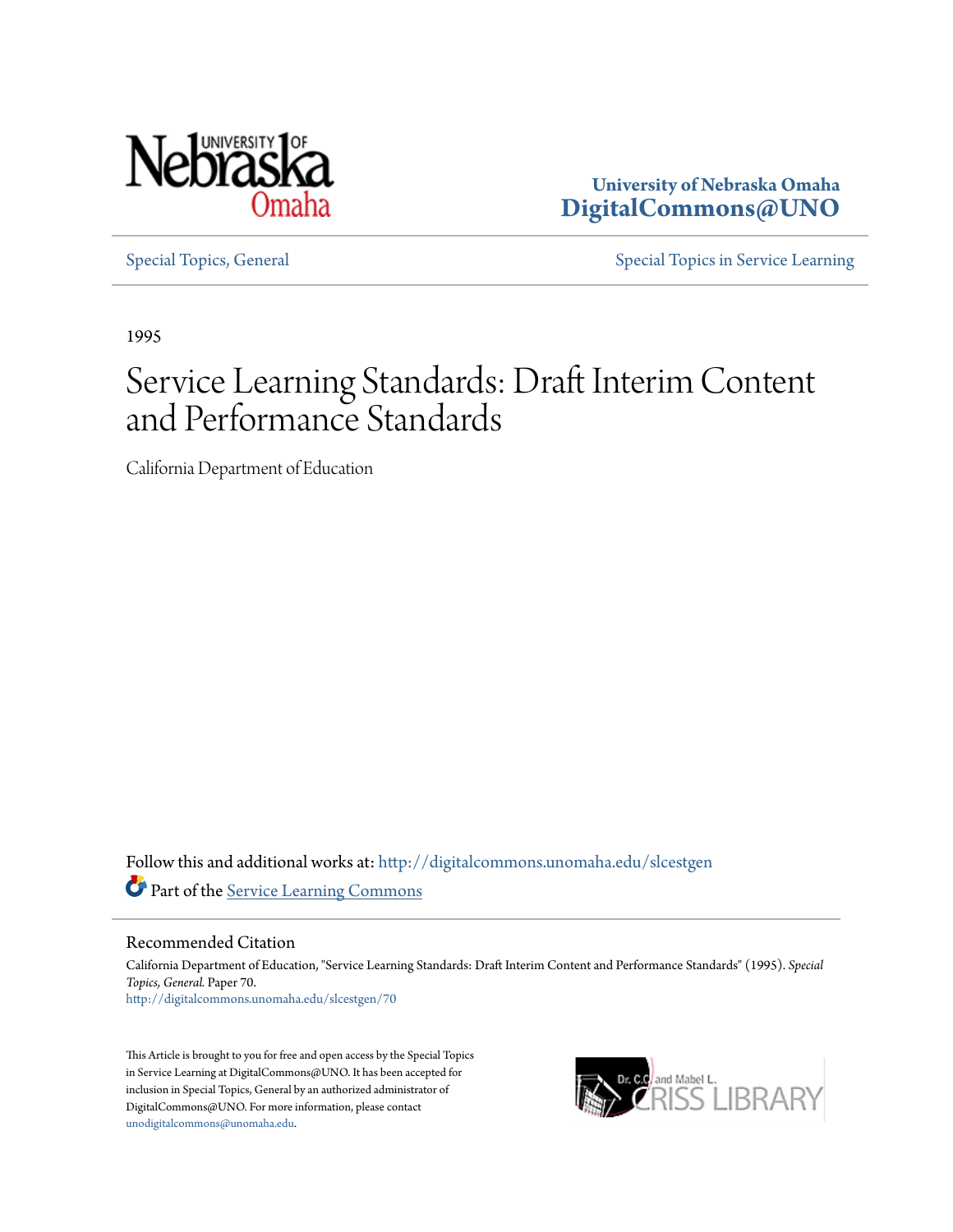# • **SERVICE LEARNING STANDARDS**

**DRAFT INTERIM CONTENT AND e PERFORMANCE STANDARDS** 



SUPERINTENDENT'S CHALLENGE INITIATIVE © 1995 CALIFORNIA DEPARTMENT OF EDUCATION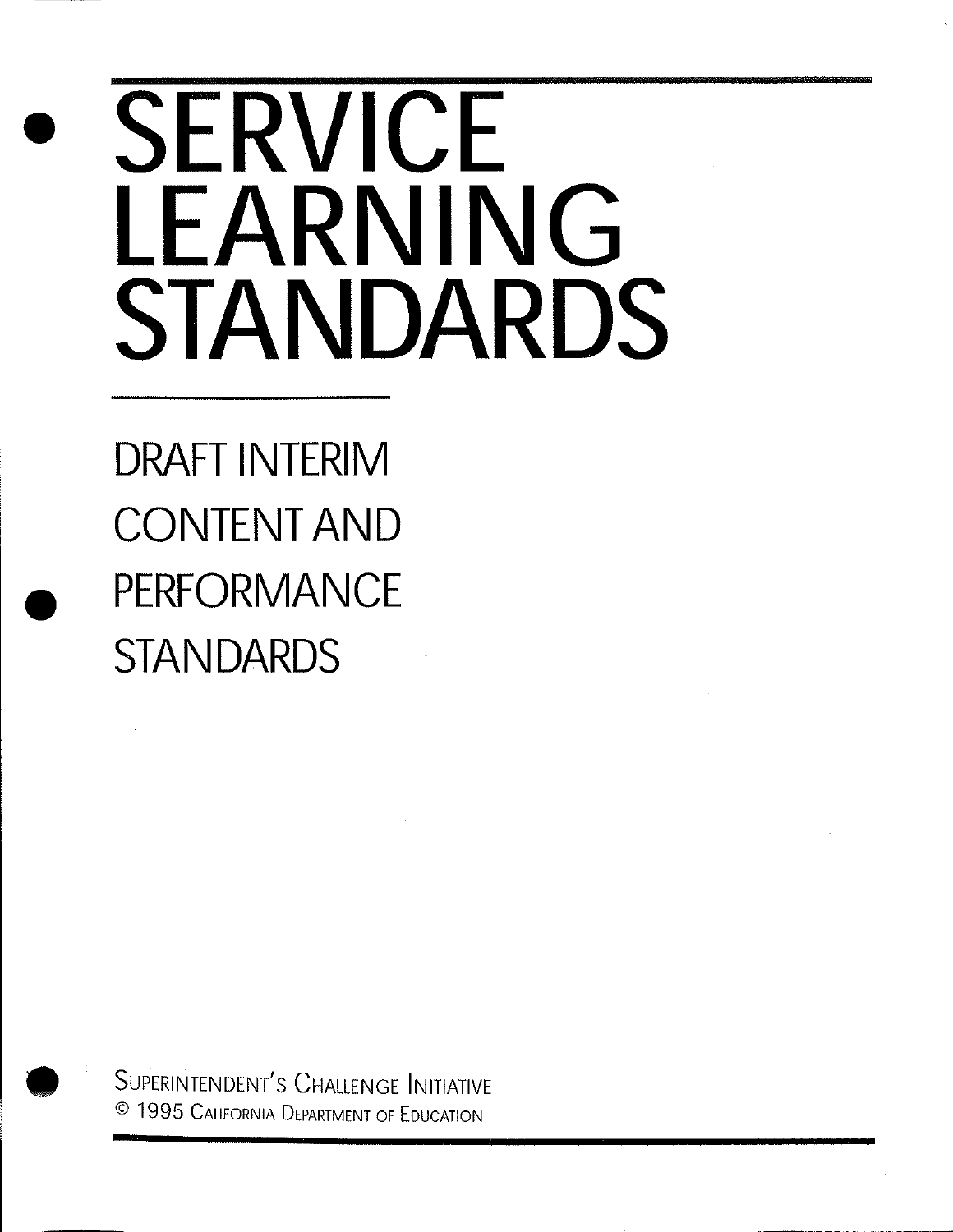# $\bullet$ <sup>1</sup> **THE CHALLENGE INITITATIVE**

#### INTRODUCTION

•

The Challenge School District Reform Initiative calls on California's educators and parents to embrace a simple but powerful concept: school districts must set high content and performance standards for student achievement-stating clearly and publicly what each student should know and be able to do at the end of each year in each subject area. Schools are challenged to hold themselves accountable for results, reporting precisely how well their students are achieving and how many students are meeting the school district standards.

To further the Challenge Initiative, the following Draft Interim Content and Performance Standards, "Challenging Standards for Student Success," have been developed in language arts, mathematics, historysocial science, science, health education, physical education, visual and performing arts, foreign language, applied learning, service learning, and career preparation. Each set of standards includes an introduction, standards by grade level, examples of the types of work students should be able to do to meet the standards, and samples of specific activities or tasks that give students the opportunity to demonstrate that they can meet the standards. Some sets of standards also include samples of student work that meet the standards, and a few have short commentaries on these samples.

The draft Challenge Standards are a product of collaboration among representatives of school districts interested in the Challenge Initiative, curriculum specialists, teachers, and California Department of Education staff. Small working groups began the initial development of the standards in October 1995 and work on them continues, using as a basis the national standards including those from the New Standards Project; school district standards; California curriculum frameworks; and *Every Child a Reader* and *Improving Mathematics Achievement for All California Students,* the Superintendent of Public Instruction's 1995 task force reports on reading and mathematics. In December 1995 the working groups submitted their drafts to the California Department of Education. The complete set of draft Challenge Standards was distributed to representatives of the school districts interested in the Challenge Initiative at a meeting in Sacramento on December 14, 1995.

Several national and state reform efforts promote the development of standards. The New Standards Project, for example, builds on content standards developed by national professional organizations to design an assessment system based on world-class standards of student performance. Improving America's Schools Act of 1994 (IASA) requires school districts to measure student progress toward achieving rigorous state content and performance standards. California Assembly Bill 265, enacted in 1995, also requires the California State Board of Education to adopt academically rigorous statewide content and performance standards.

As part of the Challenge Initiative, participating school districts will now begin to (I) determine how the draft Challenge Standards relate to local standards, (2) gather samples of student work related to each standard, and (3) examine the student work to determine whether or not students are able to meet each standard.

When completed, the content and performance standards will establish a clear set of expectations for what students should know and be able to do at every grade level. These standards are in draft form and continue to be refined. Therefore, any comments are appreciated. General comments and questions about the draft Challenge Standards may be directed to the Assessment Office at (916) 657-3011. Specific comments and questions may be directed to the individuals listed below .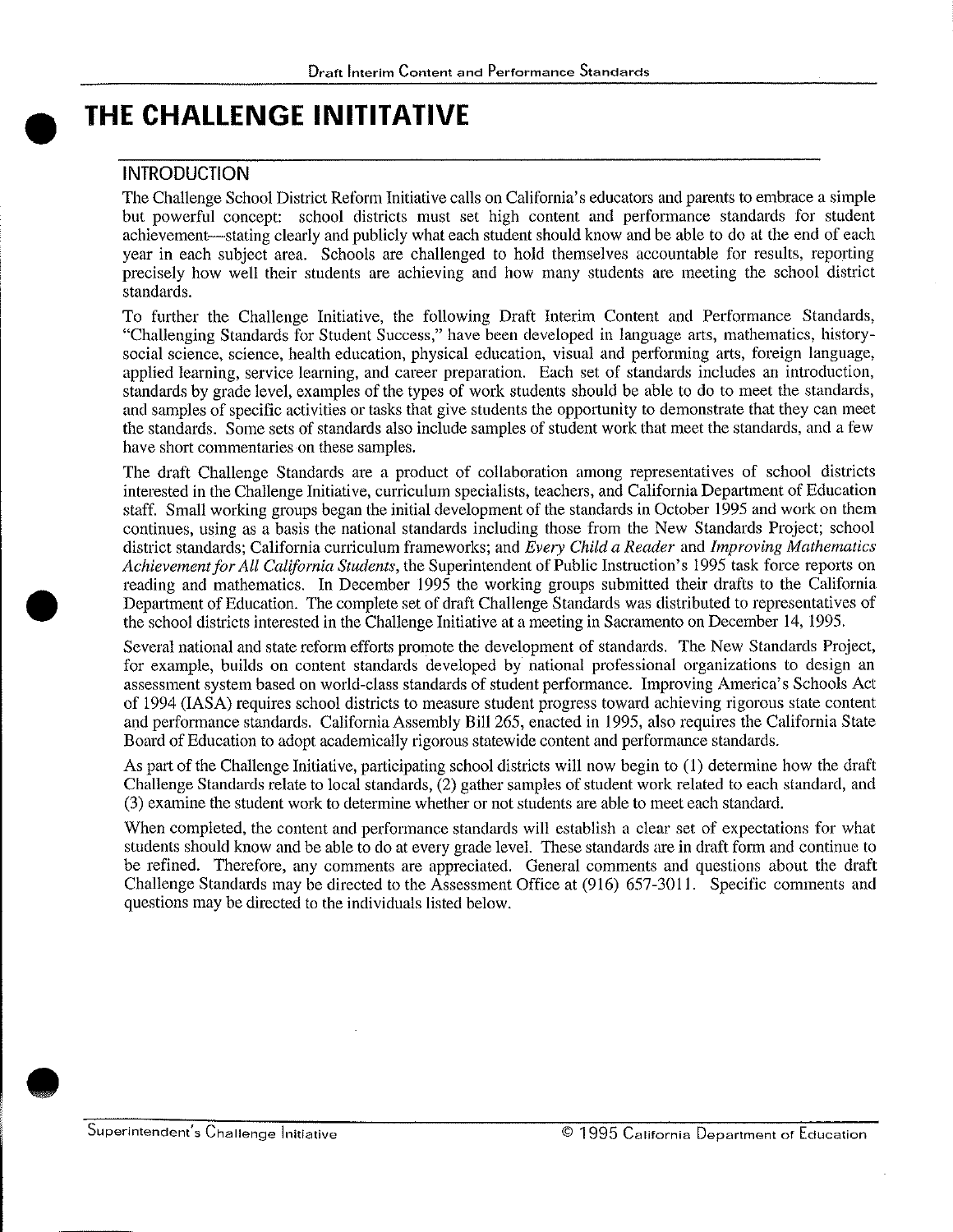# $\bullet$ lANGUAGE ARTS

| Division Director    | Glen Thomas<br>$(916)$ 657-5021 FAX                     | $(916)$ 657-3351                           |  |
|----------------------|---------------------------------------------------------|--------------------------------------------|--|
| Working Group Leader | Wendy Harris<br>$(916)$ 657-5021 FAX                    | $(916) 657 - 5409$                         |  |
| <b>Working Group</b> | Diane Levin<br>$(916)$ 657-5236<br>$(916)$ 657-5021 FAX |                                            |  |
|                      | Nancy Sullivan                                          | $(916) 654 - 1123$<br>$(916)$ 657-5437 FAX |  |

#### MATHEMATICS

| <b>Division Director</b>              | <b>Glen Thomas</b>  | $(916)$ 657-3351   |
|---------------------------------------|---------------------|--------------------|
|                                       |                     | (916) 657-5021 FAX |
| Working Group Leader                  | <b>Wendy Harris</b> | $(916)$ 657-5409   |
|                                       |                     | (916) 657-5021 FAX |
| <b>Working Group</b>                  | Joan Akers          | $(916)$ 657-4276   |
| <b>SCIENCE</b>                        |                     | (916) 657-5460 FAX |
|                                       |                     |                    |
| Division Director                     | <b>TBA</b>          |                    |
| Working Group Leader                  | Dave Hammond        | $(916) 657 - 5373$ |
| <b>HISTORY-SOCIAL SCIENCE</b>         |                     | (916) 657-3467 FAX |
| <b>Division Director</b>              | Glen Thomas         | $(916)$ 657-3351   |
|                                       |                     | (916) 657-5021 FAX |
| Working Group Leader                  | Wendy Harris        | $(916) 657 - 5409$ |
|                                       |                     | (916) 657-5021 FAX |
| Working Group                         | Rod Atkinson        | $(916) 657 - 3153$ |
|                                       |                     | (916) 657-5021 FAX |
|                                       |                     |                    |
| Superintendent's Challenge Initiative |                     | © 1995 Califo      |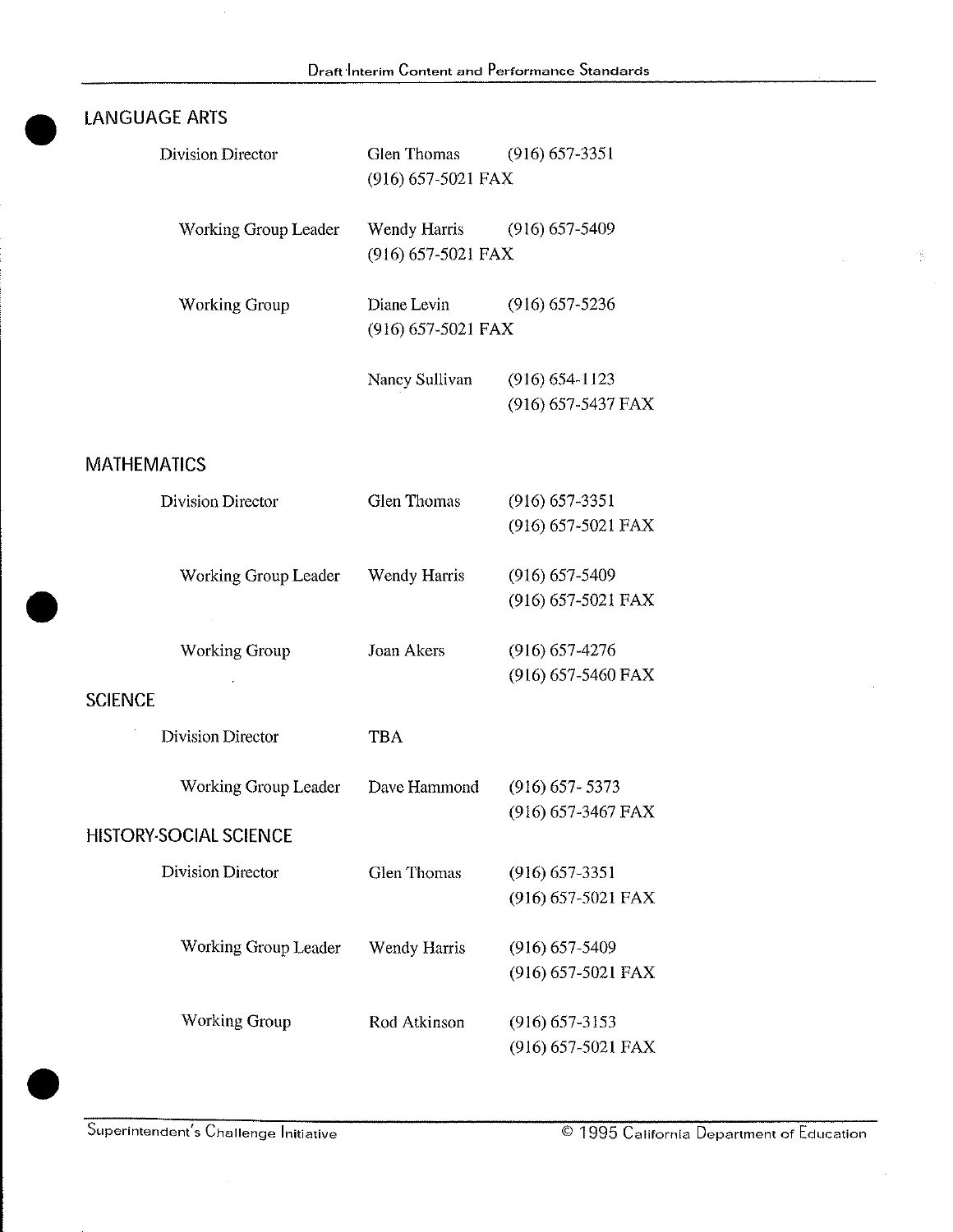| <b>FOREIGN LANGUAGE</b>                              |                                   |                    |
|------------------------------------------------------|-----------------------------------|--------------------|
| Division Director                                    | Thaddeus Dumas                    | $(916)$ 657-4399   |
|                                                      |                                   | (916) 657-4399 FAX |
| <b>Working Group</b>                                 | Arleen Burns                      | $(916)$ 657-5441   |
|                                                      |                                   | (916) 657-5021 FAX |
| <b>VISUAL AND PERFORMING ARTS</b>                    |                                   |                    |
| <b>Division Director</b>                             | <b>Thaddeus Dumas</b>             | $(916)$ 657-4399   |
|                                                      |                                   | (916) 657-4399 FAX |
| Working Group Leader                                 | Janice DeBenedetti (916) 657-5315 |                    |
|                                                      |                                   | (916) 657-5460 FAX |
| Working Group                                        | Patty Taylor                      | $(916) 654 - 5979$ |
|                                                      |                                   | (916) 657-5460 FAX |
| <b>HEALTH/PHYSICAL EDUCATION</b>                     |                                   |                    |
| <b>Division Director</b>                             | <b>Thaddeus Dumas</b>             | $(916)$ 657-4399   |
|                                                      |                                   | (916) 657-4399 FAX |
| <b>Working Group</b>                                 | Jennifer Ekstedt                  | $(916)$ 657-3387   |
|                                                      |                                   | (916) 657-3467 FAX |
|                                                      | Shirley Hazlett                   | $(916) 657 - 2810$ |
|                                                      |                                   | (916) 657-5149 FAX |
| CAREER PREPARATION/APPLIED LEARNING/SERVICE LEARNING |                                   |                    |
| Division Director                                    | <b>TBA</b>                        |                    |
| <b>Career Preparation</b>                            |                                   |                    |
| <b>Agricultural Education</b>                        | <b>Charles Parker</b>             | $(916)$ 445-5636   |
|                                                      |                                   | (916) 445-5637 FAX |
| <b>Business Education</b>                            | <b>Bernie Norton</b>              | $(916)$ 445-5678   |
|                                                      |                                   | (916) 445-5639 FAX |
|                                                      |                                   |                    |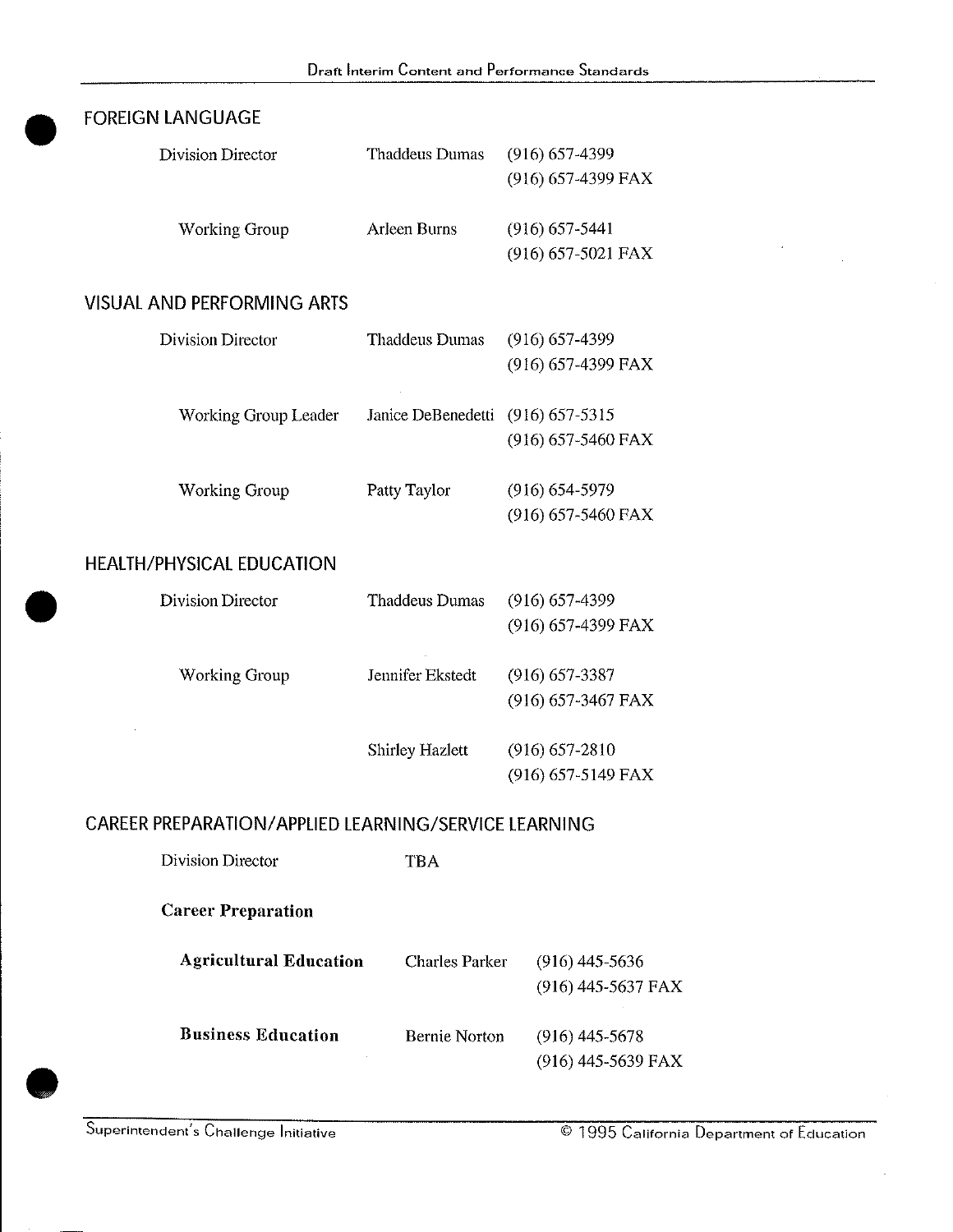| <b>Health Careers Education</b>                 | Beverly Campbell (916) 657-2541 | $(916)$ 657-2638 FAX                     |
|-------------------------------------------------|---------------------------------|------------------------------------------|
| <b>Home Economics Careers</b><br>and Technology | Janice DeBenedetti              | $(916)$ 657-5315<br>$(916)$ 657-5460 FAX |
| Industrial and Technology<br><b>Education</b>   | Chris Almeida                   | $(916)$ 657-5425<br>(916) 445-5636 FAX   |
| <b>Applied Learning</b>                         | Chris Almeida                   | $(916)$ 657-5425<br>$(916)$ 445-5636 FAX |
| <b>Service Learning</b>                         | Mike Brugh                      | $(916) 653 - 7971$<br>(916) 657-4969 FAX |

•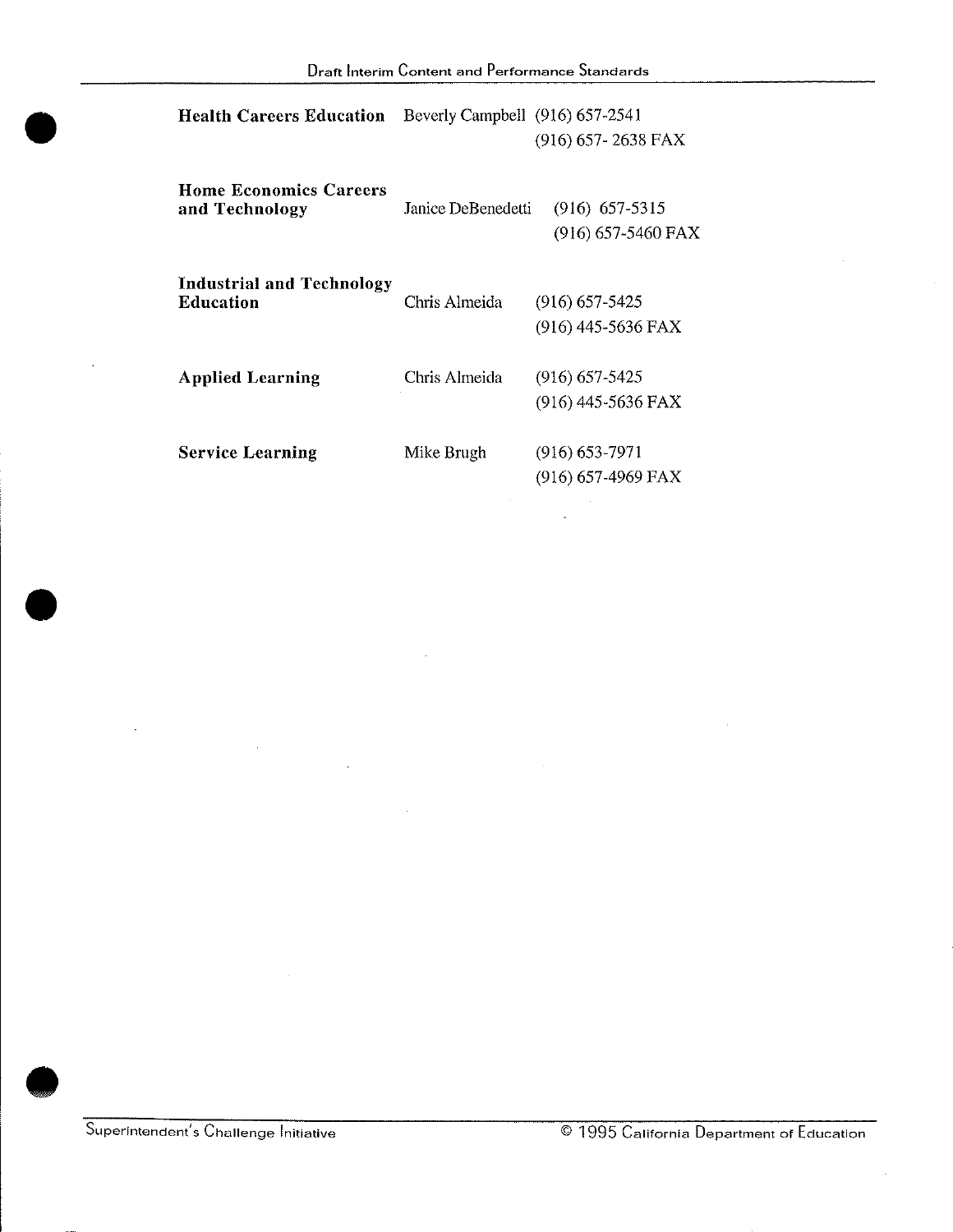# • S **SERVICE-LEARNING STANDARDS**

#### **INTRODUCTION**

•

A consistent theme in the California frameworks and the grade span taskforce reports has been a call for creating a "thinking-meaning centered curriculum." This curriculum is based upon the content detailed in the frameworks and delivered in a way that provides for a powerful teaching and learning experience for all students and teachers. This focus has opened the door for all stakeholders to experiment with new instructional methodologies that will satisfy these content and delivery expectations. A teaching methodology known as "service-learning" is gaining popularity as a method to improve student performance in achieving content and curricular goals.

Service-learning, as defined by the *National and Community Service Trust Act ( 1993)* and adapted for this report, is "an innovative instructional strategy that actively involves youth in the curriculum through service to their community." Service learning differs from traditional community service activities in that it intentionally integrates the experience with the curriculum. Service-learning requires student participation in organized service that is coordinated with an elementary, middle, or high school and the community. In addition to fostering civic responsibility and individual development, service-learning allows the student to make meaning of the curriculum through participation in the design and implementation of a servicelearning project and by taking time to reflect on the experience.

Service-learning can be incorporated into all disciplines and provides a strategy to integrate curriculum across the content areas. The following five standards provide what students should know and be able to do as a result of their participation in a service-learning activity or project. The examples accompanying each standard may relate only to that standard. All five standards should be addressed in every service-learning activity, so the reader must keep in mind that the five standards work in concert to create a powerful teaching and learning experience. The section entitled "Samples of specific activities or tasks that give students the opportunity to demonstrate that they can meet the standard" provides complete examples of specific service-learning assignments that incorporate all five standards.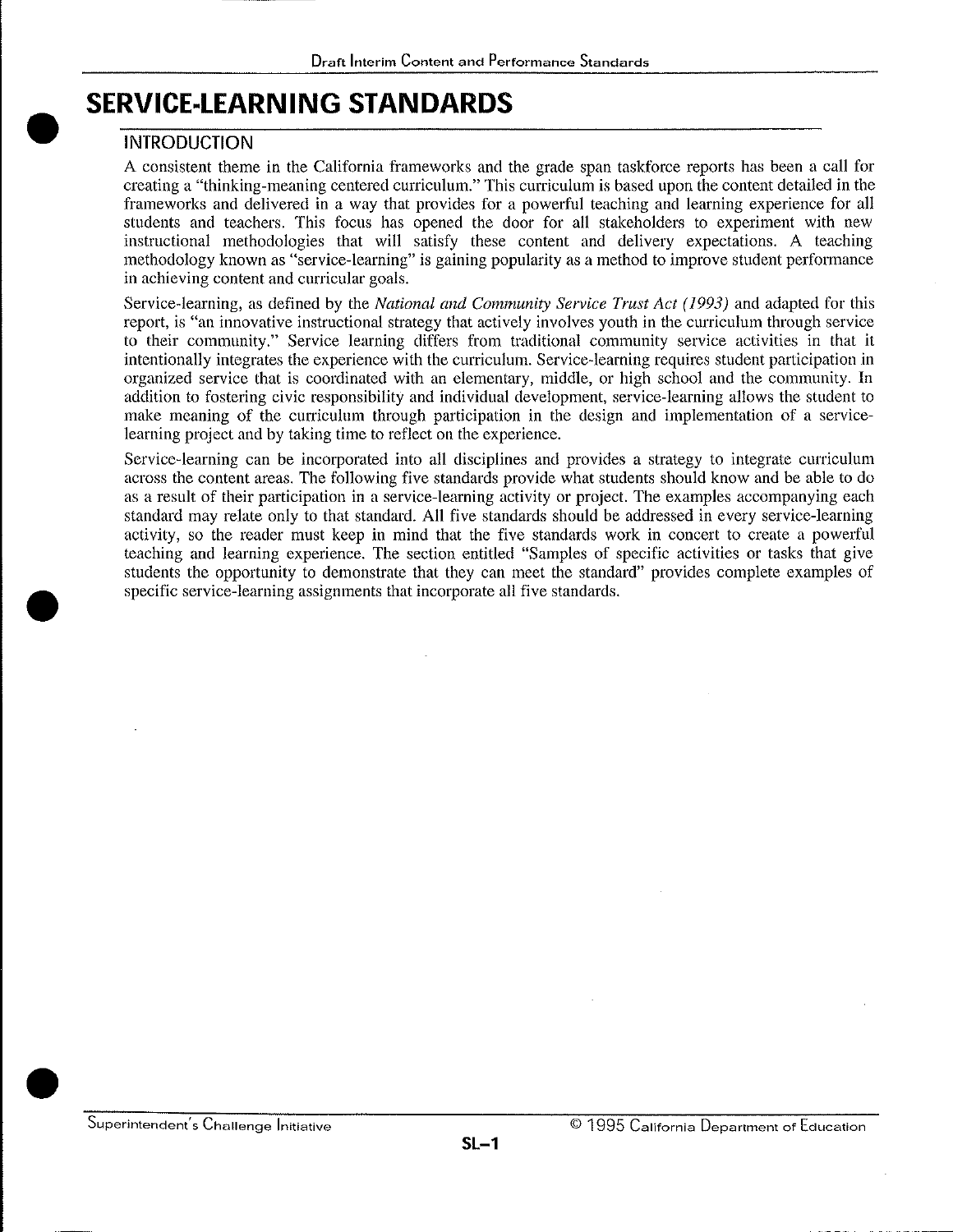# $\bullet$   $\frac{9}{9}$ **SERVICE-LEARNING STANDARDS**

#### **GRADES K-5**

#### STANDARD 1:

Students will understand how the needs of the community are identified or, when appropriate, will identify the needs of the community. Based on demonstrated understanding of these needs, students will actively participate in thoughtfully organized service that addresses the needs of the community as identified by the assessment. (Note: The school may be defined as the **community.)** 

#### **Examples of the types of work students should be able to do to meet the standard:**

• School personnel determine that a school beautification project is needed to build a sense of community pride and improve the physical surroundings of the neighborhood. A third grade class distributes a written opinion survey to their peers and teachers and are responsible for tabulating the results; based on a written opinion survey information, the class designs, plans, creates and maintains a garden behind the school.

#### STANDARD 2:

•

Students will develop, acquire, and demonstrate curricular knowledge and skills through participation in an integrated service-learning experience.

#### **Examples of the types of work students should be able to do to meet the standard:**

• Students utilize skills and knowledge acquired in their mathematics curriculum to assist other students in a peer tutoring or cross-age learning service-learning experience. Students expand and enhance communication skills. by using oral and written communication when providing assistance to people in a nursing home.

#### STANDARD 3:

Students will understand the relationship between school and community and the value of school-community partnerships. Students and teachers will collaborate with individuals and organizations in the community, when appropriate, to develop and implement meaningful service-learning experiences that reflect their understanding of school and community **resources.** 

#### **Example of the types of vvork students should be able to do to meet the standard:**

• Fourth grade students are paired with "buddies" who live in a convalescent wing of a veterans' hospital. Students read to patients and transcribe letters to family members for those that need assistance; teachers and hospital staff cooperatively design curriculum for students on important lessons on topics such as local and national history, aging, nutrition, and technology .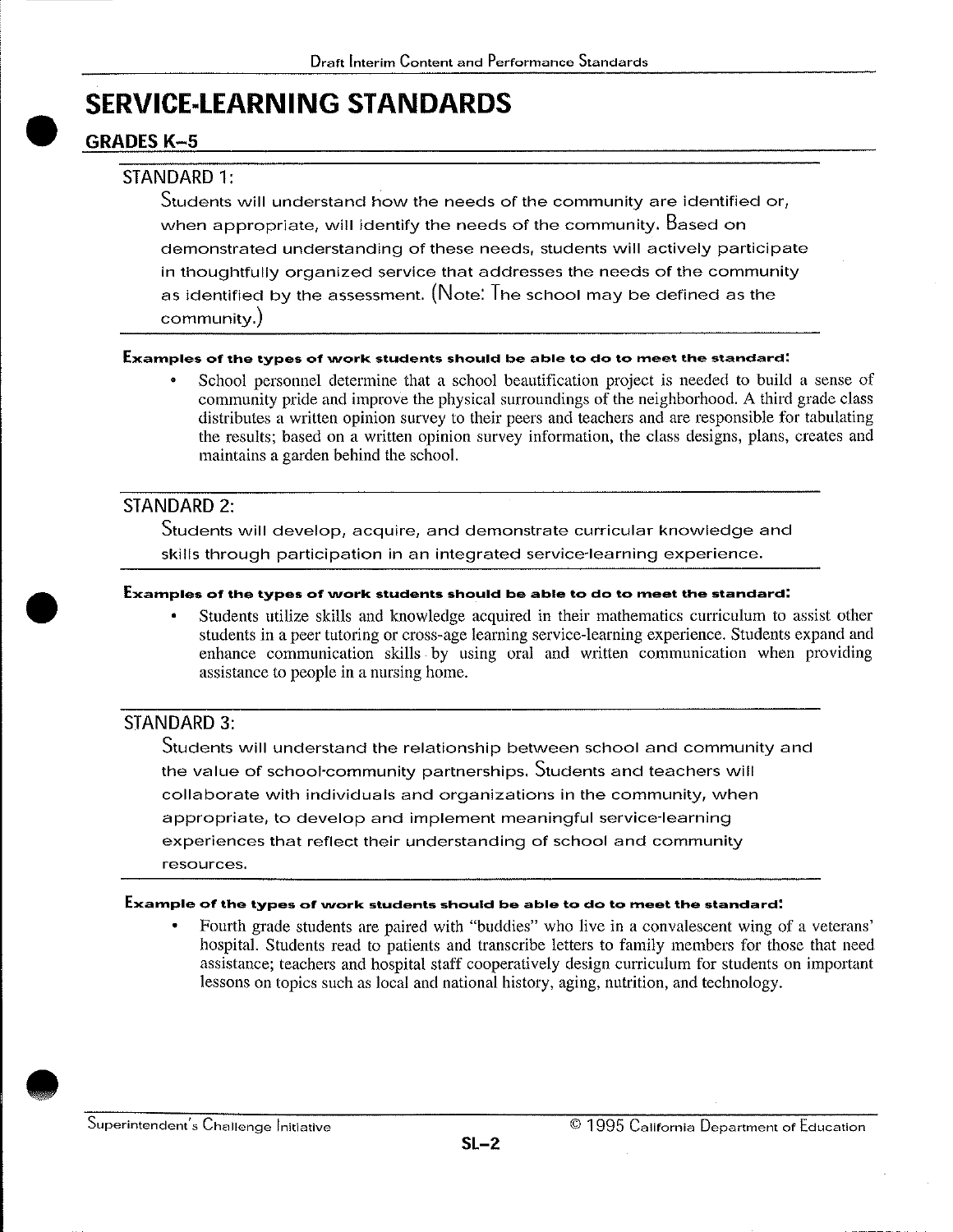#### STANDARD 4:

•

•

Students will understand and demonstrate civic responsibility through

participation in a service-learning activity which improves the quality of life in

the community.

#### $$

• As a lesson in weights and measurements, first grade students sort large quantities of rice and dry beans into smaller portion-size bags for a local food bank; as a field trip, the students visit the food bank and help to distribute the bags of food they sorted.

#### STANDARD 5:

Students will understand and reflect upon the significance of their service· learning experience, and how applying these skills and knowledge affects them as individuals, their own learning, and the community.

#### **Examples of the types of work students should be able to do to meet the standard:**

• Students respond to assigned questions and topics about the significance of their activities to themselves and others.

#### **Samples of specific activities or tasks that give students the opportunity to demonstrate that they can tneet the standard:**

As part of their restructuring efforts, an elementary school's needs assessment reflects that second grade students are performing below grade level in mathematics. In response to the needs reflected by the assessment, fifth grade math students provide tutoring services for second grade students in need of assistance. The fifth grade students collaborate with their teacher, the second grade teachers, and college students enrolled in a teacher education program to design and organize the service-learning experience. In addition, the fifth graders work with campus personnel, community members, and high school students exploring a teacher preparation career pathway to staff the school's after-school care program for latch-key students. The fifth grade students use their understanding of mathematical skills and concepts to assist younger students on math activities in the computer lab. The tutors maintain a detailed journal that reflects the changes experienced by the second grade students they tutor. In class, the fifth grade students role play situations and discuss mathematical concepts they did not know how to handle. As a class, they brainstorm alternative solutions that will enable them to become better tutors in the future.

In response to a need expressed by community members, an elementary school weaves an ongoing service project with the elderly at a nearby senior care facility into the science and social studies curriculum of a fourth grade class. In science, the students study human anatomy and the aging process; in social studies, the students organize a "fashion show" for their elderly friends using Native American apparel and jewelry which they study as part of California history curriculum. Activities such as reading to their senior friends and transcribing letters to family members for those that need assistance reinforce the reading and writing skills and abilities of the fourth grade students. The students create a video scrapbook that reflects what they experience and accomplish through their service-learning activities .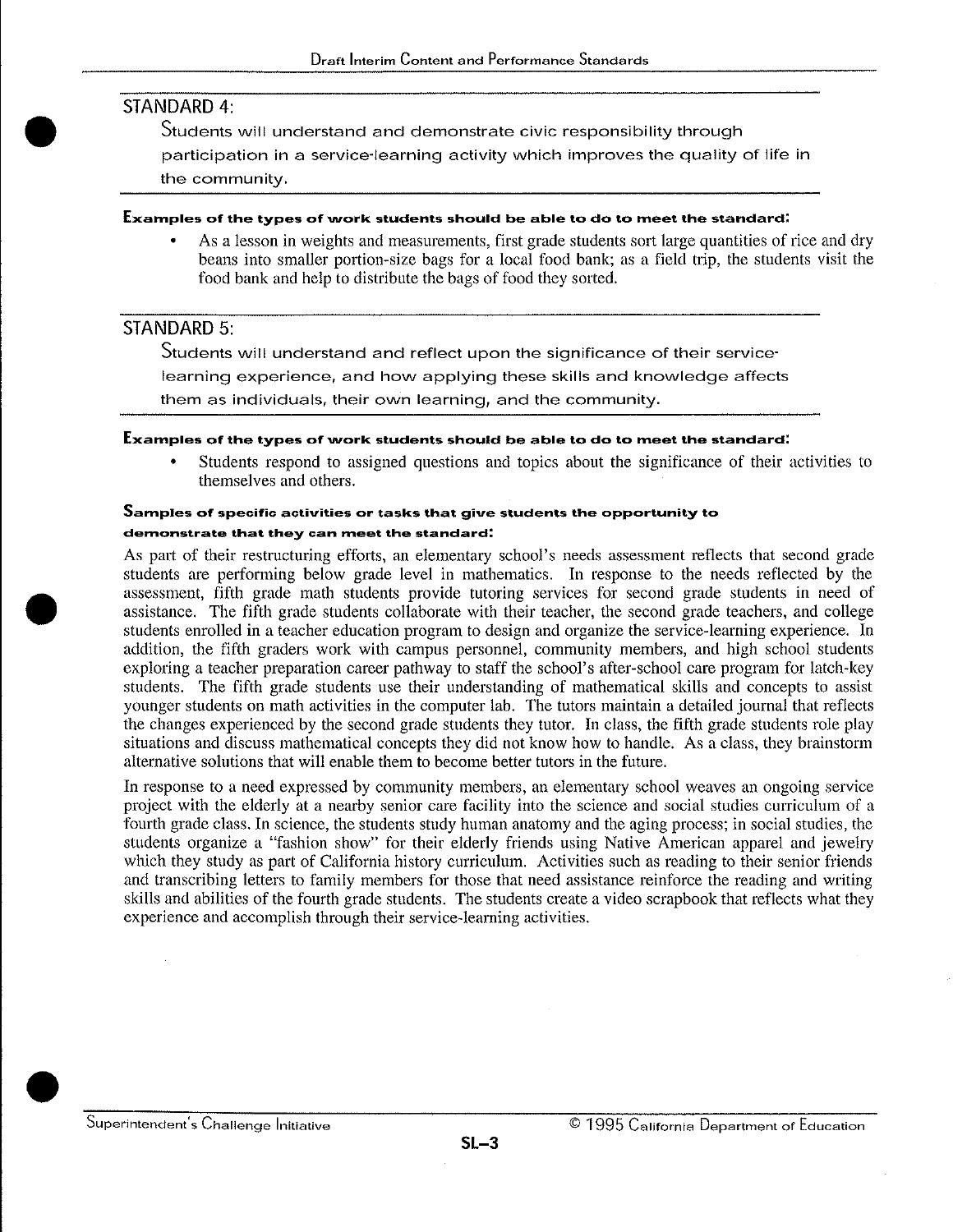# $\bullet$   $\frac{9}{4}$ **SERVICE-LEARNING STANDARDS**

### GRADES<sub>6-8</sub>

#### STANDARD 1:

Students will understand how the needs of the community are identified or, when appropriate, will identify the needs of the community. Based on demonstrated understanding of these needs, students will actively participate in thoughtfully organized service that addresses the needs of the community as identified by the assessment. (Note: The school may be defined as the community.)

#### **Examples of the types of work students should be able to do to meet the standard:**

• Students analyze a current school restructuring local needs assessment of incoming sixth graders that shows sixth grade students are performing below grade level in reading. Based on the needs assessment, eighth grade language arts students provide cross-age tutoring services in reading for the younger students in need of assistance.

#### STANDARD 2:

Students will develop, acquire and demonstrate curricular knowledge and skills through participation in an integrated service-learning experience.

#### **Examples of the types of work students should be able to do to meet the standard:**

• Seventh and eighth grade band students provide instrumental music tutorial support to fourth and fifth graders from a school that has had to cut back on its music program.

#### STANDARD 3:

•

Students will understand the relationship between school and community and the importance of school-community partnerships. Students and teachers will work in collaboration with individuals and organizations in the community, when appropriate, to develop and implement meaningful service-learning experiences that reflect their understanding of school and community **resources.** 

#### **Examples of the types of \Nork students should be able to do to meet the standard:**

Science students plan and implement an on-going school-based recycling program. The students recruit representatives from the local recycling center as mentors as they develop and maintain their own recycling program. The recycling center assists by providing some supplies, and educational materials. Students work with teachers to create valuable lessons in environmental science and ecology.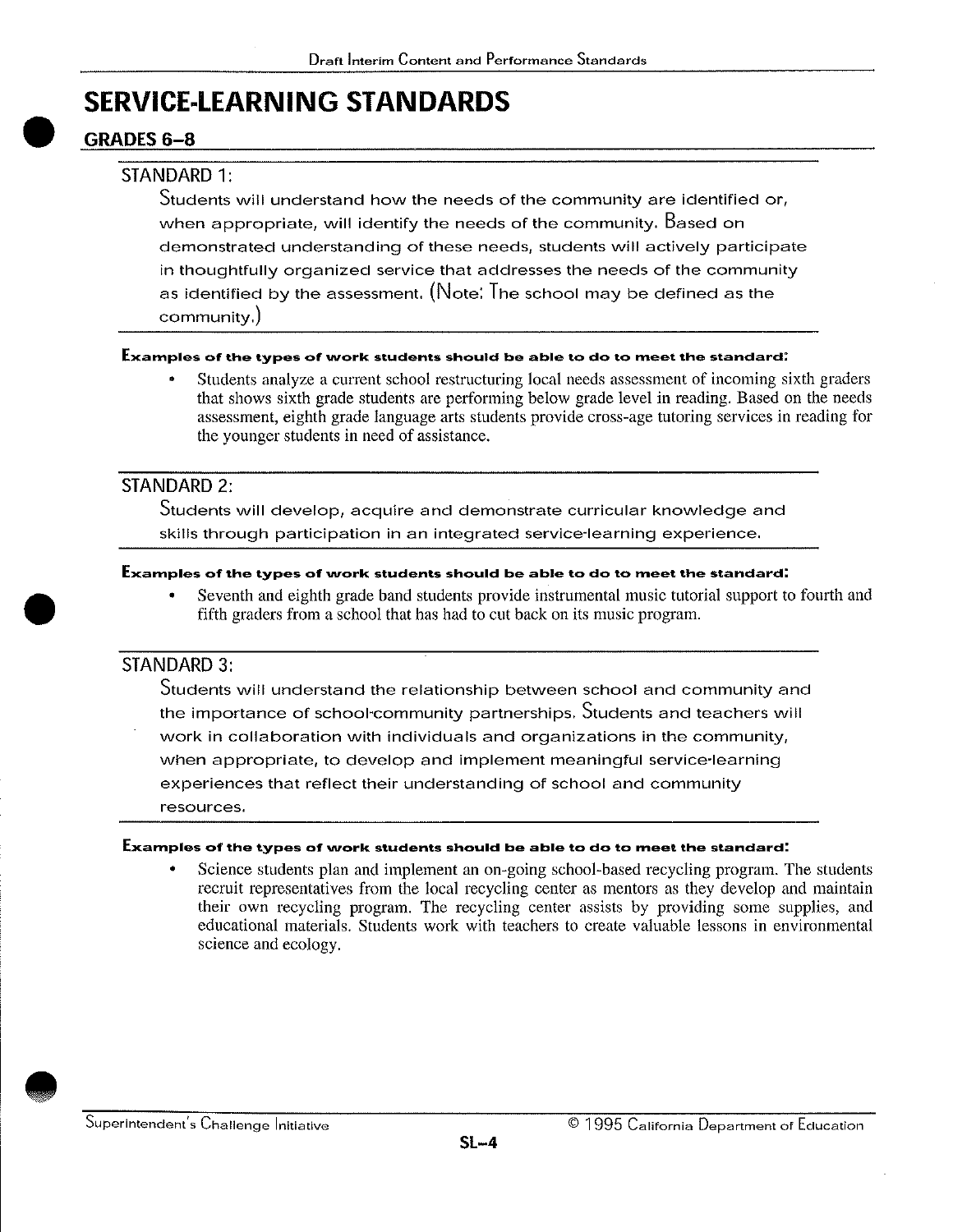#### STANDARD 4:

•

•

Students will understand and demonstrate civic responsibility through participation in a service-learning activity which improves the quality of life in the community.

#### **Examples of the types of vvork students should be able to do to meet the standard:**

- Students in a social studies class locate a local food bank that serves needs to the home bound.
- Students assist in preparing and packaging the meals including those for the recipients that have special dietary requirements. Students "in pairs" assist in the delivery of the meals and include a special item of interest in the meal packages, e.g., artwork, news magazine, personal note, photos.

#### STANDARD 5:

Students will demonstrate understanding of and reflect upon the significance of their service-learning experience, and how applying these skills and knowledge affects them as individuals, their own learning, and the community.

#### **Examples of the types of work students should be able to do to meet the standard:**

- Students will create and perform a skit or presentation about what happened at the service site, including how and what they contributed to the community through their service-learning experience.
- In small groups, students will discuss meaningful questions and issues based upon their experiences doing service work.

#### **Samples of specific activities or tasks that give students the opportunity to demonstrate that they can meet the standard:**

Middle school students survey their school community to determine the needs associated with a school beautification project. They hope to build a sense of community pride and improve the physical surroundings of the school and neighborhood. A seventh grade science class works with their teachers and staff members from local conservation organizations to design, create, and maintain a garden located in a deserted lot in the back of the school. This becomes an on-campus community garden that consists of native California plants and ecosystems and is used as a focal point for the study of geology, ecology, and agriculture. Staff members from the conservation agency assist the class by providing supplies and educational materials. Based upon their service experience, students learn valuable lessons in local environmental science, geology, agriculture, and ecology and participate in small group discussions about other environmental issues that affect them.

In conjunction with the middle school's project-based curriculum, students participate in a six-week project on city planning. Students survey neighborhood needs, visit utility sites around the city, and invite city officials to speak in their classes. As a service project, the students decide to improve services and safety in their school community by designing wheelchair accessible ramps. While enhancing written and oral communication skills, students learn geometry through the process as they design the ramps with the assistance of parents, community members, and professional architects and city planners. Students write essays that reflect their service-learning experience and the issues of accessibility in their own school and community .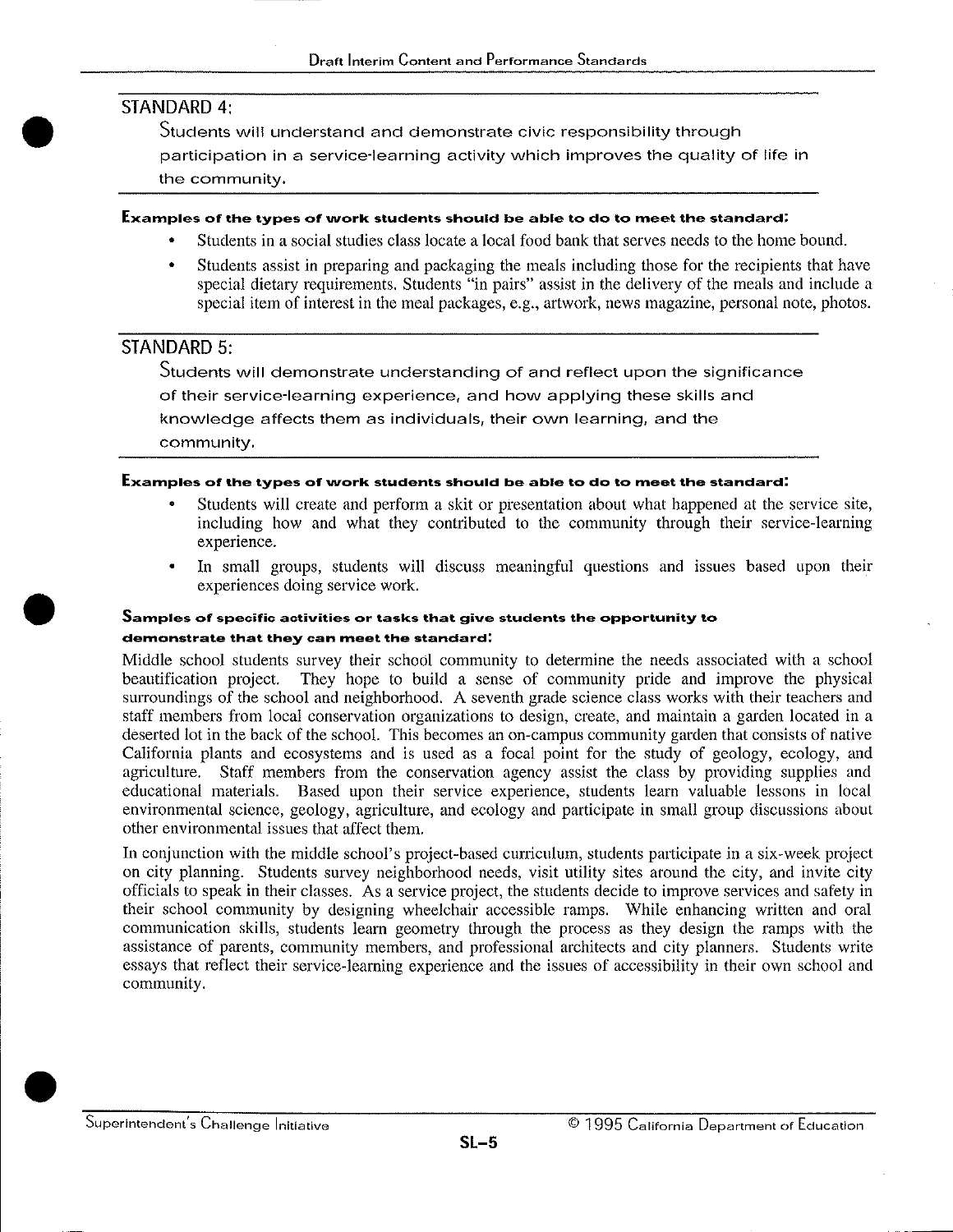### **SERVICE-LEARNING STANDARDS**

#### • **GRADES 9-12**

#### STANDARD 1:

Students will understand how the needs of the community are identified or, when appropriate, will identify the needs of the community. Based on demonstrated understanding of these needs, students will actively participate in thoughtfully organized service that addresses the needs of the community as identified by the assessment. (Note: The school may be defined as the community.)

#### **Example of the types of work students should be able to do to meet the standard:**

• A class studying construction technology conducts a community needs assessment; as a result of their survey, students design and implement a building restoration project to benefit a local park; students use resources both within the school and community, such as the office of parks and recreation, to assist in their efforts.

#### STANDARD 2:

Students will develop, acquire, and demonstrate curricular knowledge and skills through participation in an integrated service-learning experience.

#### **Example of the types of vvork students should be able to do to meet the standard:**

• Students in an advanced Spanish course practice second-language acquisition, writing, and speaking skills while volunteering at local health care facilities and human service agencies that primarily serve Spanish-speaking clients; students serve as translators and assist clients by helping to complete registration forms and by providing instructions and information related to their care and treatment.

#### STANDARD 3:

•

Students will understand the relationship between school and community and the value of school-community partnerships. Students and teachers will work in collaboration with individuals and organizations in the community to develop and implement meaningful service-learning experiences that reflect their understanding of school and community resources.

#### **Example of the types of work students should be able to do to meet the standard:**

• As part of a health careers pathway, students volunteer at a local senior center by organizing a flu shot clinic for senior citizens; under the direction of their teacher, students identify local physicians and collaborate with representatives from the health department to organize the clinic, and monitor the registration process; students provide follow-up instructions and information regarding possible client reactions .